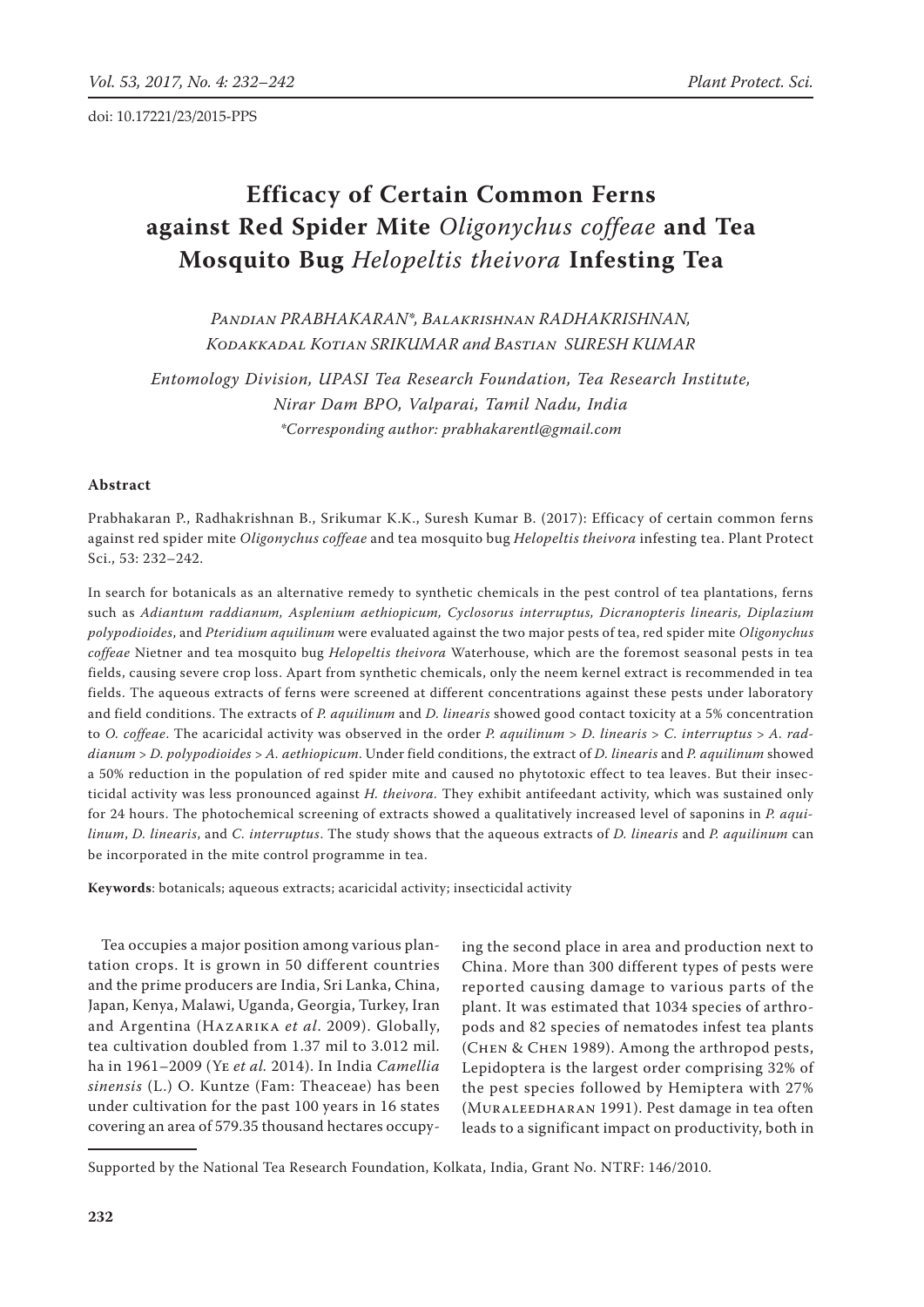the short and long term. It can result in almost total debilitation and thus in erosion of the capital assets (Radhakrishnan 2004). Annual crop losses in tea due to pests account for 8% of the production. In South Indian tea plantations the most serious pests of utmost importance are red spider mite (RSM), *Oligonychus coffeae* Nietner (Tetranychidae: Acarina), and tea mosquito bug *Helopeltis theivora* Waterhouse (Miridae: Hemiptera).

Red spider mite and tea mosquito bug are seasonal pests. The former occurs during summer months and the latter during rainy winter. RSM is a polyphagous pest that feeds on coffee, rubber, indigo, grape, cashew nut, citrus, mango, *Camella*, camphor, mulberry, oil palm, and many other tropical plants (Jeppson *et al*. 1975). It normally infests the upper surface of mature tea leaves, feeds along the midrib and veins and gradually spreads to the entire surface of the leaf, thereby changes the colour of the leaf to ruddy bronze. In severe infestation it damages the younger and older leaves and ultimately leads to defoliation and debilitation of the tea bush causing a crop loss of 14-18% (RADHAKRISHNAN 2004). Both adults and nymphs of TMB suck the juice of young leaves and shoots with their needle-like rostrum. They cause drying up of shoots by their feeding behaviour and oviposition, which leads to severe crop losses ranging from 20% to 100% (Muraleedharan *et al.* 2001).

Several synthetic chemicals are under usage to control these pests in tea plantations. Due to various environmental concerns, there is an urge to find out the biopesticidal property from plants. The usage of substances from native plants in the form of oils, extracts from leaf, root, fruit, and seed has been evaluated since ages. Plants produce various bioactive compounds in the form of secondary metabolites such as alkaloids, glycosides, flavonoids, tannins, saponins for their survival against pests and diseases and also to attract the insects for their pollination. Different types of plant preparations such as powders, solvent extracts, essential oil, and whole plants are being investigated for their insecticidal activity including their action as fumigants, repellents, antifeedants, anti-oviposition and insect growth regulators (Isman 2000).

In India, so far 12 biopesticides have been registered under Central Insecticides Board, India comprising 80% of the neem formulation against various agricultural crops. In tea, only a neem kernel aqueous extract (NKAE) is registered for the control of RSM. In organically cultivated tea gardens of South

India NKAE paraffinic oil and sulphur are the two recommended safe acaricides for the control of RSM and no other formulation is available for the tea mosquito bug. Despite increasing reports on the evaluation of medicinal plants in crop protection, only few are getting formulated and evaluated in laboratory, greenhouse, and field conditions and get approval for recommendation in plantation. Many plant products and their components of angiosperms are evaluated from time to time against various tea pests and diseases (Roobakkumar *et al.* 2010; Roy & Mukhopadhyaya 2012; Vasanthakumar *et al.* 2013). As a new approach, ferns were selected for study. They are a primitive group of vascular plants in which their existence dates back 350 million years ago. They were among the oldest herbs distributed widely in tropics. In India, about 800 fern species were reported and represented mostly from Western Ghats and Himalayas. Although 9300 species of insects were reported to use ferns as a food source (Crooper-Driver 1978), the insecticidal activity of ferns was reported by various authors (Jones & Firn 1978; Kubo *et al.* 1983; Rajendran & Reuben 1991; Amer & Mehlhorn 2006; Shukla & Tiwari 2011) and hitherto there is no report against tea pests.

The objective of the study focused on the evaluation of aqueous extracts of commonly available ferns in and around tea plantations on their lethal and sublethal dose against two important arthropod pests in tea *O. coffeae* and *H. theivora* under laboratory conditions. Considering the results of laboratory efficacy, the extracts were also evaluated under field conditions by adopting simple handling protocols for the benefit of planters.

# **Material and methods**

*Plant materials.* The ferns (Table 1) were collected from different areas of tea fields in Valparai (latitude: 10°22'12''N and longitude: 76°58'12''E, 1050 m a.s.l.), Coimbatore district, Tamil Nadu, India. The plant materials were washed three times in tap water and shade dried for two weeks. As the leaflets turned slightly brown, they were removed separately leaving their stalk apart. They were crushed using a laboratory blender (Remi Brand, Mumbai, India) and then sieved through a mesh size of 3 mm and the coarse material was removed. The fine powder was packed and labelled in an airtight polypropylene container and stored for further studies.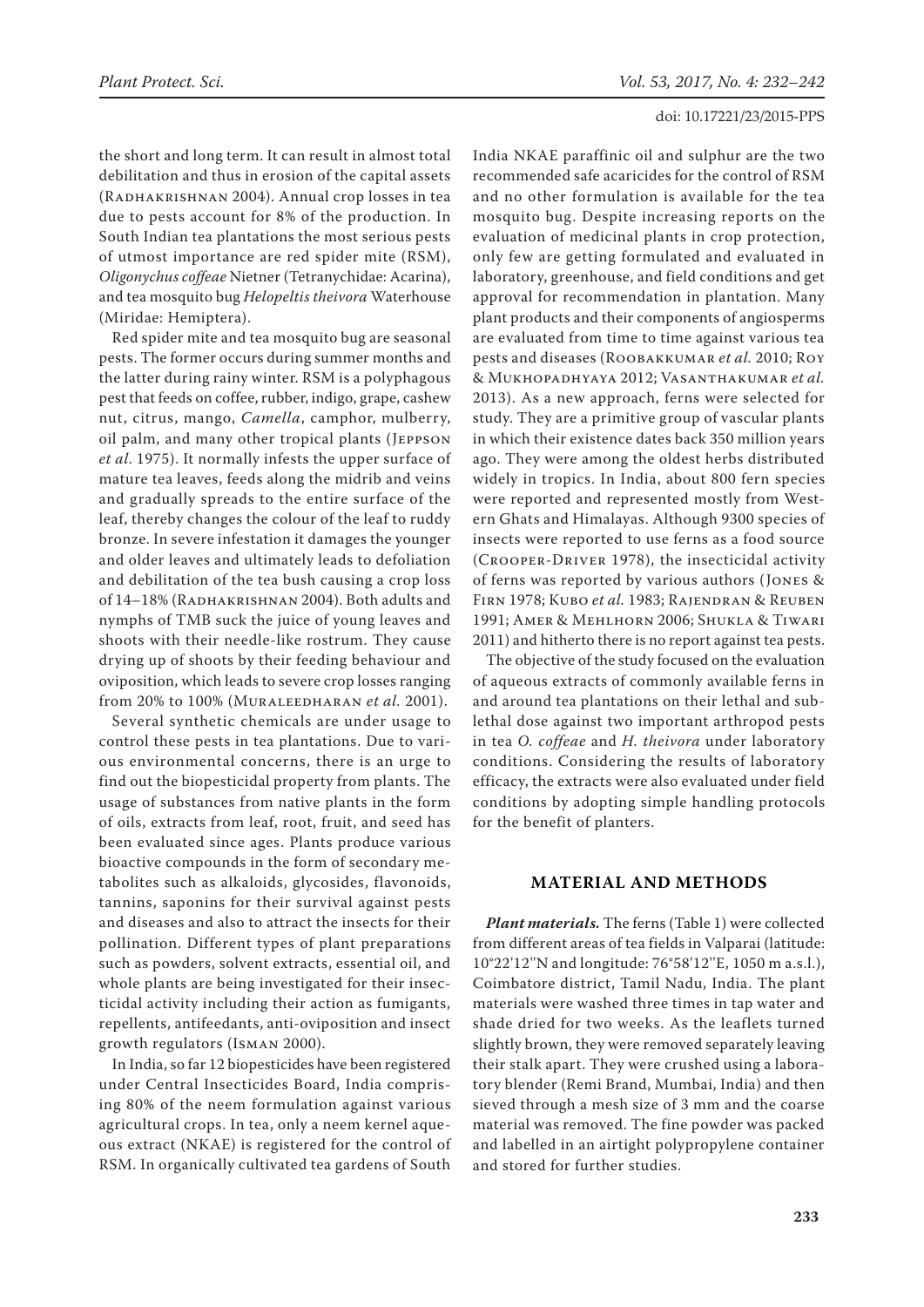| Sample<br>No.  | Name of the ferns                        | Common name     | Family           | Parts<br>used     | Month of collection<br>(2013) |
|----------------|------------------------------------------|-----------------|------------------|-------------------|-------------------------------|
|                | Adiantum raddianum C.Presl               | Maidenhair fern | Adiantaceae      |                   | Sept                          |
| 2              | Asplenium aethiopicum (Burm.) Bech.      |                 | Aspteriaceae     |                   | Sept                          |
| 3              | Cyclosorus interruptus (Wild.) H.Itô     |                 | Thelypetridaceae |                   | Oct                           |
| $\overline{4}$ | Dicranopteris linearis (Brum.f.) Underw. | Forked fern     | Gleichniaceae    | $_{\rm{leaflet}}$ | Oct                           |
| 5              | Diplazium polypodioides Blume            |                 | Athyriaceae      |                   | Oct                           |
| 6              | Pteridium aquilinum (L.) Kuhn            | Bracken fern    | Dennstaedticae   |                   | Sept                          |

*Preparation of aqueous extracts*. The aqueous extract was prepared by adopting an infusion method. In laboratory evaluation 25 g of powdered plant material was taken in a 250 ml conical flask having 100 ml of distilled water. The set up was kept overnight (12 h) in a mechanical shaker for complete extraction. Entire contents were filtered using a double folded muslin cloth and the pure extract was collected. The filtrate was a 25% extract, which was then labelled and kept as a stock solution. The required concentrate was prepared from the stock solution.

In a field study, 1 kg of plant powder was soaked in 5 l of tap water for 24 hours. The solution was filtered out with muslin cloth the next day and labelled as a stock solution. The spray solution of required concentration was prepared by diluting the stock solution.

#### **Laboratory evaluation of fern aqueous extracts**

*Red spider mite –* The adult mites of *O. coffeae* were obtained from a laboratory culture maintained in an incubator at 25 ± 2*°*C, 70–75% RH and 12L/12D photoperiod. The assay was carried out by the leaf disc method (Siegler 1947; Ebeling & Pence 1953). Leaf discs were prepared from mother leaves of the TRI 2043 clone from UPASI TRF experimental farm. Five leaf discs of 2 cm in diameter were prepared and placed with its ventral surface down over the wet cotton put in a Petri plate (9 cm diameter) and each disc represented a replicate. Ten adult unsexed mites were released on each disc with a spotting brush and allowed to settle. The aqueous extracts of ferns were sprayed at 1, 2, 3, 4, and 5% (w/v) concentrations using a glass atomiser (with constant pressure 2.5 g/cm<sup>2</sup>; spray deposition of  $4.75 \pm 0.1$  mg/cm<sup>2</sup>) at a distance of one foot from the plate to ensure the fine spread of droplets.

The chemicals recommended for the control of red spider mite by Central Insecticides Board, India such as propargite 0.12% (Omite 57 EC 0.57 g a.i./ml), paraffinic oil (Tea spray oil®) 0.34% and NKAE 5%

concentrations were kept as standards. The deionised water sprayed discs served as negative control. Observations were carried out after treatment at every 24 h interval for four days. The mites that did not show any response to the touch with brush were recorded as dead and the cotton trapped ones were not considered for analysis either.

*Tea mosquito bug –* The efficacy of fern extracts was also evaluated against unsexed adults of tea mosquito bug, *H. theivora*, obtained from a laboratory colony. Fresh shoots were collected from the unsprayed tea field. Seven shoots (3 leaves and buds) were taken in small bottles of 20 ml capacity having water inside them by wrapping with absorbent cotton to avoid drying of shoots. The aqueous extracts of ferns were evaluated at different concentrations (w/v) like in mites and the shoots were kept inside the transparent plastic jars of 5 l capacity. Ten adults of *H. theivora* were released inside the jars. The extracts were sprayed using a glass atomiser (with constant pressure  $2.5$  g/cm<sup>2</sup>; spray deposition of  $4.75 \pm 0.1$  mg/cm<sup>2</sup>). The mouth of the jar was covered with nylon mesh immediately after spraying to avoid the escape of adults.

Five replicates were maintained for each treatment and deionised water sprayed leaves served as control. The recommended chemical Ekalux (Quinalphos 25 EC 0.25 g a.i/ml) at 0.22 % was kept as positive control. Their mortality rate was assessed at 24-h interval for four days (96 h). The number of feeding punctures in the leaves was also counted and recorded during the study. The antifeedant index was calculated for each treatment compared with the control by adopting the formula of Isman *et al*. (1990): Antifeedant index =  $(C - T/C + T) \times 100$ ; where C – number of feeding punctures in the control;  $T$  – number of feeding punctures in a treatment.

#### **Phytochemical screening**

The aqueous plant extracts were screened for the presence of saponins, alkaloids, tannins, and phenols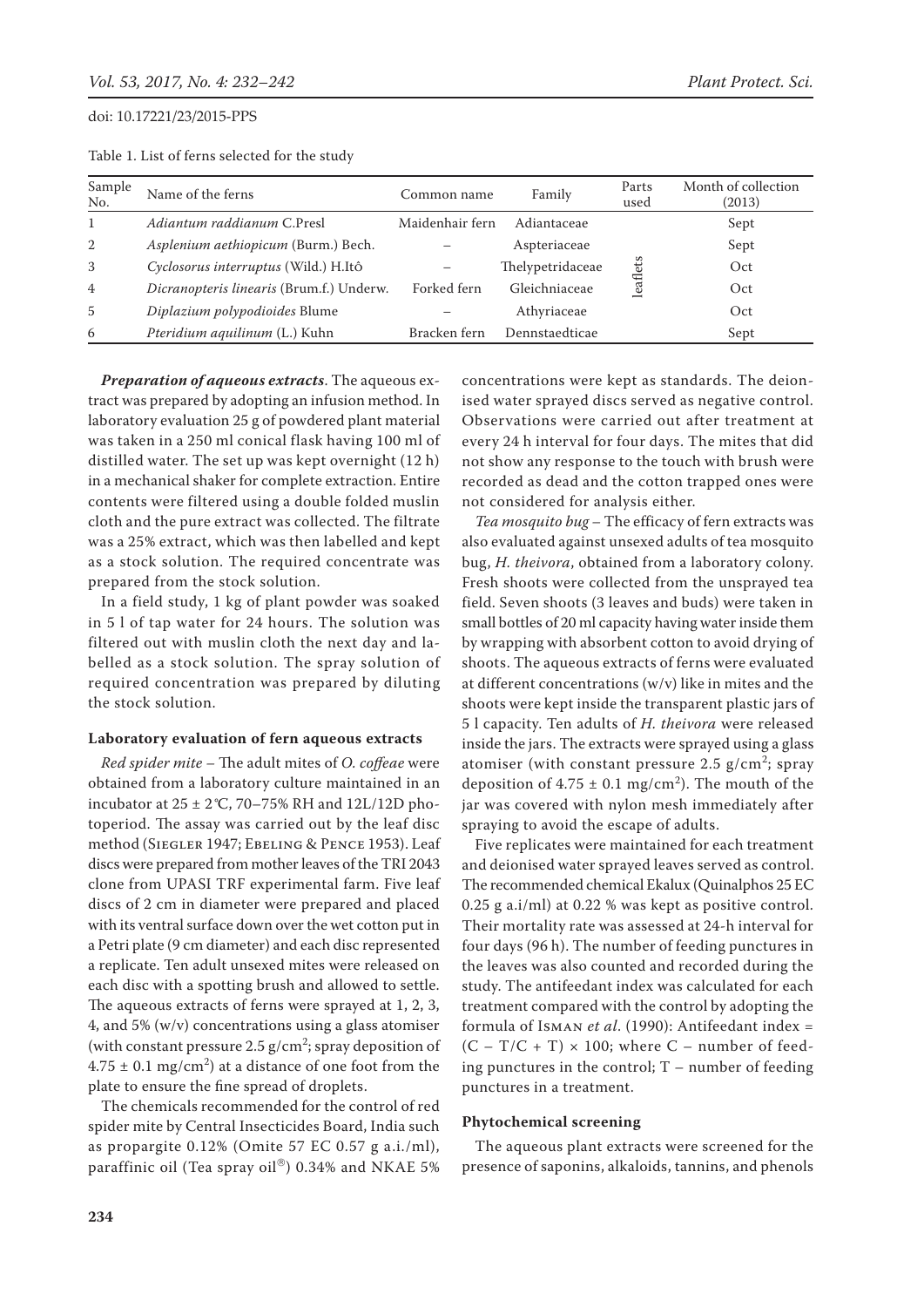qualitatively following the methods of Harborne (1973) and Trease and Evans (1989).

*(a) Test for saponins – Foam test*: a drop of 1% sodium carbonate was added into a test tube containing about 5 ml of the aqueous extract. The mixture was shaken vigorously and kept for 3 minutes. Formation of honeycomb-like froth showed the presence of saponins.

*(b) Test for phenols – Ferric chloride test*: to 1 ml of the alcoholic solution of a sample, 2 ml of distilled water followed by a few drops of neutral 10% ferric chloride solution were added. Formation of blue or dark green colour indicated the presence of phenols.

*(c) Test for tannins – Lead acetate test*: to 5 ml of the extract, a few drops of 1% lead acetate solution were added. Formation of a yellow or red precipitate indicated the presence of tannins.

*(d) Test for alkaloids – Dragendorff 's test*: about 10 g of the air-dried powder of the plant were extracted with 50 ml of diluted hydrochloric acid. The acidic filtrate was rendered alkaline with ammonium hydroxide and extracted with three successive portions (each 15 ml of chloroform). The chloroform extracts were evaporated till dryness and the residues were dissolved in 2 ml of diluted hydrochloric acid. When Dragendorff 's reagent added to the residue solution, an orange precipitate was formed, which indicated the presence of alkaloids.

# **Evaluation in an experimental farm with natural mite infestation**

Based on the laboratory assays, the acaricidal activity (observed high in laboratory tests) was evaluated under field conditions.

The field efficacy was carried out in organically a cultivated three-years-old (year from pruning) tea field, raised by seedlings with a spacing of  $4 \times 4$  feet, located in Paralai estate, Valparai, Coimbatore Dist., Tamil Nadu, India. The infestation level of the red spider mite was calculated by randomly collecting 100 leaves in the field and the area was marked when the mite population was above the Economic Threshold Level (ETL) of four mites per leaf. Field records were checked to ensure there had not been any pesticide application for one month.

Randomised block designed (RBD) plots of six treatments and four replicates were laid out covering 50 bushes per plot. The plants such as *P. aquilinum* (T1) and *D. linearis* (T2)*,* which showed higher mortality under laboratory conditions at 5% concentration were taken for the study and sprayed with 0.05% wetting agent (Triton X) for getting the sticky nature. The efficacy was compared with standard treatments, paraffinic oil (Tea spray oil) 0.34% (T3), NKAE (T4) (prepared as per standard procedure of UPASI Recommendation, 2010), Propargite 57 EC  $0.12\%$  (Omite) (T5), and water sprayed (T6) – negative control.

The mite population was calculated before spraying in each plot by randomly collecting 25 leaves and average mites per leaf were counted. Spraying was carried out twice after pretreatment at a weekly interval using a knapsack sprayer with a spray volume of 450 l/ha at a discharge rate of  $450 \pm 20$  ml/minutes. The standards and spray volume were carried out as per recommendation for the management of *O. coffeae*  in south Indian tea cultivation (Muraleedharan 1991). The field efficacy was observed for four weeks using the same sampling procedure.

The intrinsic population growth rate (ri) of mites was also calculated by using the formula of STARK and BANKS (2003): ri =  $\ln (N_f/N_i)/\Delta t$ ; where:  $N_f$  – final number of live individuals in the sample;  $N_i$  – initial number of live individuals in the pretreatment; ∆*t* – time (days) of observation after spraying.

The increase or decrease in ri of the mite population will show positive and negative values and zero refers to the stable population of mites during the observation period.

*Statistical analysis of data*. All the experiments were carried out statistically with randomised design. The adult mortality data was corrected with the control using Abbott's formula (ABBOTT 1925) in the laboratory bioassay and Henderson-Tilton's formula (HENDERSON & TILTON 1955) in the field evaluation. The results obtained in laboratory and field studies were statistically analysed by ANOVA and a post-hoc test was carried out by adopting Tukey's Multiple Range Comparison method (*P* < 0.05) to determine the significant difference between the treatments. All the analyses were performed in XLSTAT software package version 2015.

#### **Results**

The aqueous extracts of ferns showed acaricidal and insecticidal activity at different concentrations and exposure times. In general, when comparing their bioefficacy, the fern extracts are 100 times more lethal to red spider mite, *O. coffeae*, than to tea mosquito bug*.*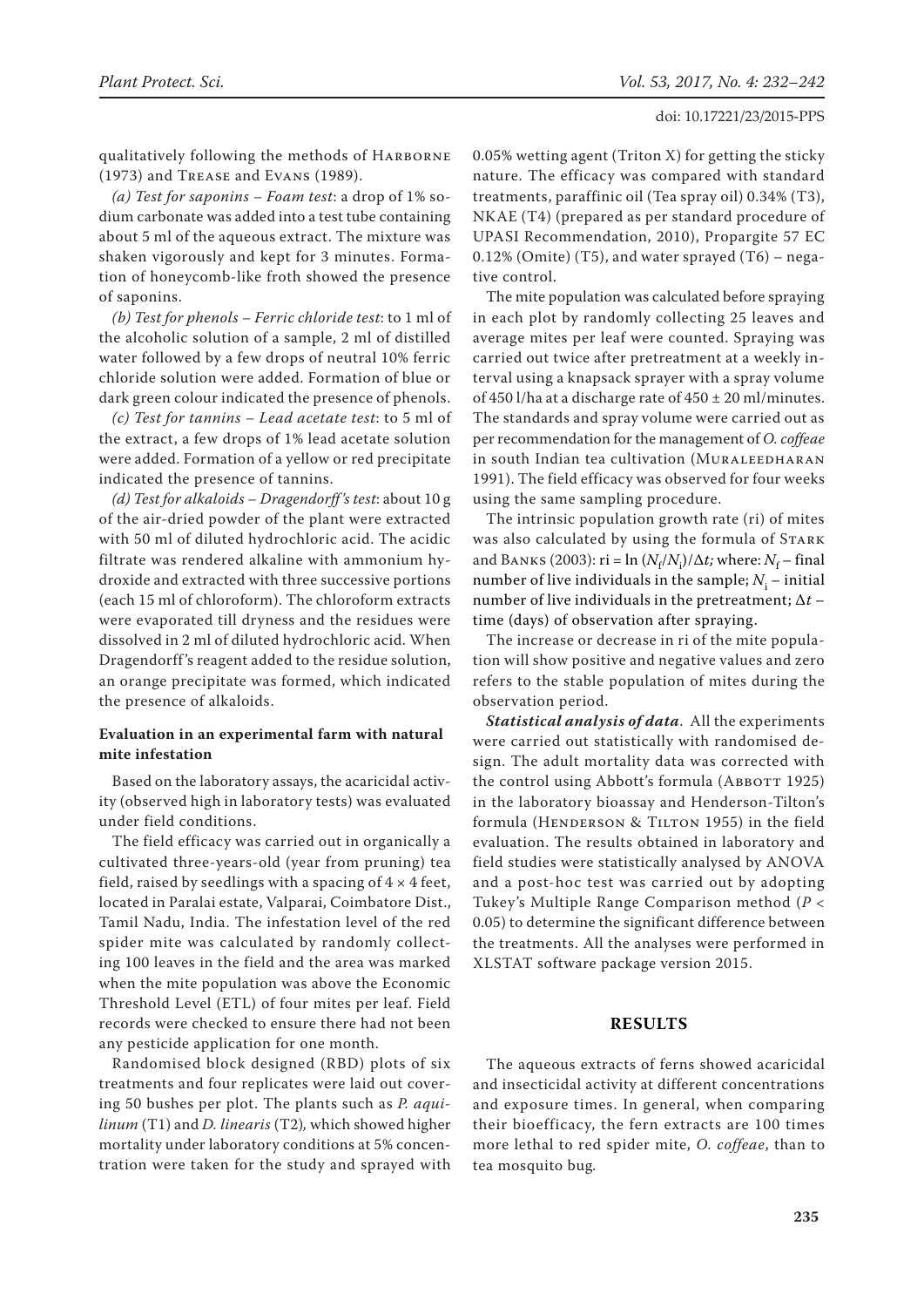|                |  |  |  |  | Table 2. Efficacy of ferns against red spider mite, O. coffeae under laboratory condition (values are mentioned in |  |  |  |
|----------------|--|--|--|--|--------------------------------------------------------------------------------------------------------------------|--|--|--|
| mean $\pm$ SE) |  |  |  |  |                                                                                                                    |  |  |  |

|                              | Time     |                       |                        | Mortality (%)              |                             |                             |
|------------------------------|----------|-----------------------|------------------------|----------------------------|-----------------------------|-----------------------------|
| Plant extracts               | (h)      | 1%                    | 2%                     | 3%                         | 4%                          | 5%                          |
|                              | 24       | $0.0\pm0.0^{\rm a}$   | $0.0\pm0.0^{\rm a}$    | $0.0\pm0.0^{\rm b}$        | $0.0\pm0.0^{\rm b}$         | $0.0\pm0.0^{\rm c}$         |
| Adiantum                     | 48       | $0.0 \pm 0.0^a$       | $0.0 \pm 0.0^a$        | $0.0 \pm 0.0^{\rm b}$      | $0.0 \pm 0.0$ <sup>d</sup>  | $0.0 \pm 0.0$ <sup>d</sup>  |
| raddianum                    | 72       | $0.0 \pm 0.0^{\rm b}$ | $0.0 \pm 0.0^{\circ}$  | $0.0\pm0.0^{\rm d}$        | $8.0 \pm 4.8$ <sup>d</sup>  | $34.0 \pm 2.4$ <sup>d</sup> |
|                              | 96       | $0.0\pm0.0^{\rm b}$   | $0.0 \pm 0.0^b$        | $0.0 \pm 0.0$ <sup>d</sup> | $8.0 \pm 4.8$ <sup>d</sup>  | $34.0 \pm 2.4^d$            |
|                              | 24       | $0.0 \pm 0.0^a$       | $0.0 \pm 0.0^a$        | $0.0 \pm 0.0^{\rm b}$      | $0.0 \pm 0.0^{\rm b}$       | $0.0\pm0.0^{\rm c}$         |
| Asplenium                    | 48       | $0.0 \pm 0.0^a$       | $0.0 \pm 0.0^a$        | $0.0 \pm 0.0^{\rm b}$      | $0.0 \pm 0.0^d$             | $0.0 \pm 0.0$ <sup>d</sup>  |
| aethiopicum                  | 72       | $0.0 \pm 0.0^b$       | $0.0 \pm 0.0^{\circ}$  | $14.0 \pm 4.0^c$           | $18.0 \pm 1.2$ <sup>c</sup> | $28.0 \pm 2.0^e$            |
|                              | 96       | $0.0\pm0.0^{\rm b}$   | $0.0 \pm 0.0^{\rm b}$  | $14.0 \pm 4.0^b$           | $22.0 \pm 2.0^{\circ}$      | $28.0 \pm 2.0$ <sup>d</sup> |
|                              | 24       | $0.0 \pm 0.0^a$       | $0.0 \pm 0.0^a$        | $0.0 \pm 0.0^{\rm b}$      | $0.0\pm0.0^{\rm b}$         | $24.0 \pm 2.4^b$            |
| Cyclosorus                   | 48       | $0.0 \pm 0.0^a$       | $0.0 \pm 0.0^a$        | $0.0 \pm 0.0^{\rm b}$      | $12.0 \pm 1.4$ <sup>c</sup> | $50.0 \pm 1.4$ <sup>c</sup> |
| interruptus                  | 72       | $0.0 \pm 0.0^{\rm b}$ | $0.0 \pm 0.0^{\circ}$  | $12.0 \pm 2.0^c$           | $20.0 \pm 1.4$ <sup>c</sup> | $56.0 \pm 1.4^c$            |
|                              | 96       | $0.0 \pm 0.0^{\rm b}$ | $0.0 \pm 0.0^{\rm b}$  | $24.0 \pm 2.0^b$           | $38.0 \pm 3.74^b$           | $62.0 \pm 5.8$ <sup>c</sup> |
|                              | 24       | $0.0 \pm 0.0^a$       | $0.0 \pm 0.0^a$        | $0.0 \pm 0.0^{\rm b}$      | $0.0 \pm 0.0^{\rm b}$       | $64.0 \pm 1.5^a$            |
| Dicranopteris                | 48       | $0.0 \pm 0.0^a$       | $0.0 \pm 0.0^a$        | $0.0\pm0.0^{\rm b}$        | $30.0 \pm 2.4^b$            | $70.0 \pm 2.4^b$            |
| linearis                     | 72       | $0.0 \pm 0.0^{\rm b}$ | $18.0 \pm 1.4^b$       | $22.0 \pm 3.7^{\rm b}$     | $44.0 \pm 1.2^b$            | $72.0 \pm 1.6^b$            |
|                              | 96       | $0.0\pm0.0^{\rm b}$   | $24.0 \pm 2.4^a$       | $32.0\pm3.7^{\rm b}$       | $58.0 \pm 2.0^a$            | $80.0 \pm 3.16^b$           |
|                              | 24       | $0.0 \pm 0.0^a$       | $0.0 \pm 0.0^a$        | $0.0\pm0.0^{\rm b}$        | $0.0 \pm 0.0^{\rm b}$       | $0.0 \pm 0.0^{\circ}$       |
| Diplazium                    | 48       | $0.0 \pm 0.0^a$       | $0.0 \pm 0.0^a$        | $0.0 \pm 0.0^{\rm b}$      | $0.0 \pm 0.0$ <sup>d</sup>  | $0.0 \pm 0.0$ <sup>d</sup>  |
| polypodioides                | 72       | $0.0 \pm 0.0^{\rm b}$ | $0.0 \pm 0.0^{\circ}$  | $0.0 \pm 0.0$ <sup>d</sup> | $0.0 \pm 0.0^e$             | $0.0 \pm 0.0^f$             |
|                              | 96       | $0.0\pm0.0^{\rm b}$   | $0.0\pm0.0^{\rm b}$    | $0.0 \pm 0.0$ <sup>d</sup> | $0.0\pm0.0^{\rm e}$         | $24.0 \pm 2.0$ <sup>d</sup> |
|                              | 24       | $0.0 \pm 0.0^a$       | $0.0 \pm 0.0^a$        | $24.0 \pm 1.4^a$           | $40.0 \pm 2.6^a$            | $68.0 \pm 1.4^a$            |
| Pteridium                    | 48       | $0.0 \pm 0.0^a$       | $0.0 \pm 0.0^a$        | $28.0 \pm 2.4^a$           | $44.0 \pm 1.8^a$            | $86.0 \pm 1.8^a$            |
| aquilinum                    | 72       | $14.0 \pm 1.2^a$      | $24.0 \pm 2.2^a$       | $32.0 \pm 1.6^a$           | $58.0 \pm 1.4^a$            | $94.0 \pm 2.4^a$            |
|                              | 96       | $18.0 \pm 2.8^a$      | $26.0 \pm 4.0^{\rm a}$ | $40.0 \pm 4.4^a$           | $60.0 \pm 2.4^a$            | $100.0\pm0.0^{\rm a}$       |
|                              | 24       | $0.0 \pm 0.0^a$       | $0.0 \pm 0.0^a$        | $0.0 \pm 0.0^{\rm b}$      | $0.0\pm0.0^{\rm b}$         | $0.0\pm0.0^{\rm c}$         |
| Control                      | 48       | $0.0 \pm 0.0^a$       | $0.0 \pm 0.0^a$        | $0.0 \pm 0.0^{\rm b}$      | $0.0 \pm 0.0^d$             | $0.0 \pm 0.0$ <sup>d</sup>  |
| – water sprayed              | 72       | $0.0 \pm 0.0^{\rm b}$ | $0.0 \pm 0.0^{\circ}$  | $0.0 \pm 0.0$ <sup>d</sup> | $0.0 \pm 0.0^e$             | $0.0 \pm 0.0^{\rm f}$       |
|                              | 96       | $0.0 \pm 0.0^{\rm b}$ | $0.0\pm0.0^{\rm b}$    | $0.0 \pm 0.0$ <sup>d</sup> | $0.0 \pm 0.0^e$             | $0.0\pm0.0^{\rm e}$         |
|                              | 24       |                       |                        | $60.0 \pm 1.2$             |                             |                             |
| Neem kernel                  | 48       |                       |                        | $74.0 \pm 1.2$             |                             |                             |
| aqueous extract<br>(NKAE) 5% | 72       |                       |                        | $80.0 \pm 1.4$             |                             |                             |
|                              | 96       |                       |                        | $86.0 \pm 2.4$             |                             |                             |
|                              | 24       |                       |                        | $64.0 \pm 0.8$             |                             |                             |
| Paraffinic oil               | 48       |                       |                        | $72.0 \pm 1.4$             |                             |                             |
| 0.34%                        | 72       |                       |                        | $80.0 \pm 2.0$             |                             |                             |
|                              | 96       |                       |                        | $84.0 \pm 2.2$             |                             |                             |
|                              | 24       |                       |                        | $100.0\pm0.0$              |                             |                             |
| Propargite                   | $\rm 48$ |                       |                        | $100.0\pm0.0$              |                             |                             |
| 0.12%                        | 72       |                       |                        | $100.0 \pm 0.0$            |                             |                             |
|                              | 96       |                       |                        | $100.0\pm0.0$              |                             |                             |

a–fmean followed by same alphabets are not differ significantly according to Turkey's Multiple Range comparison test (*P* < 0.05); comparison was carried out among the plant extracts corresponding to respective concentration and hours of observation with control

In red spider mite *O. coffeae*, *D. linearis*, and *P. aquilinum* showed acute toxicity compared to other plants at a 5% (w/v) concentration at the end of 96 h of observation, which is shown in Table 2. We found that the efficacy rose significantly over time at a considerable rate. In case of *D. linearis* and *P. aqui-*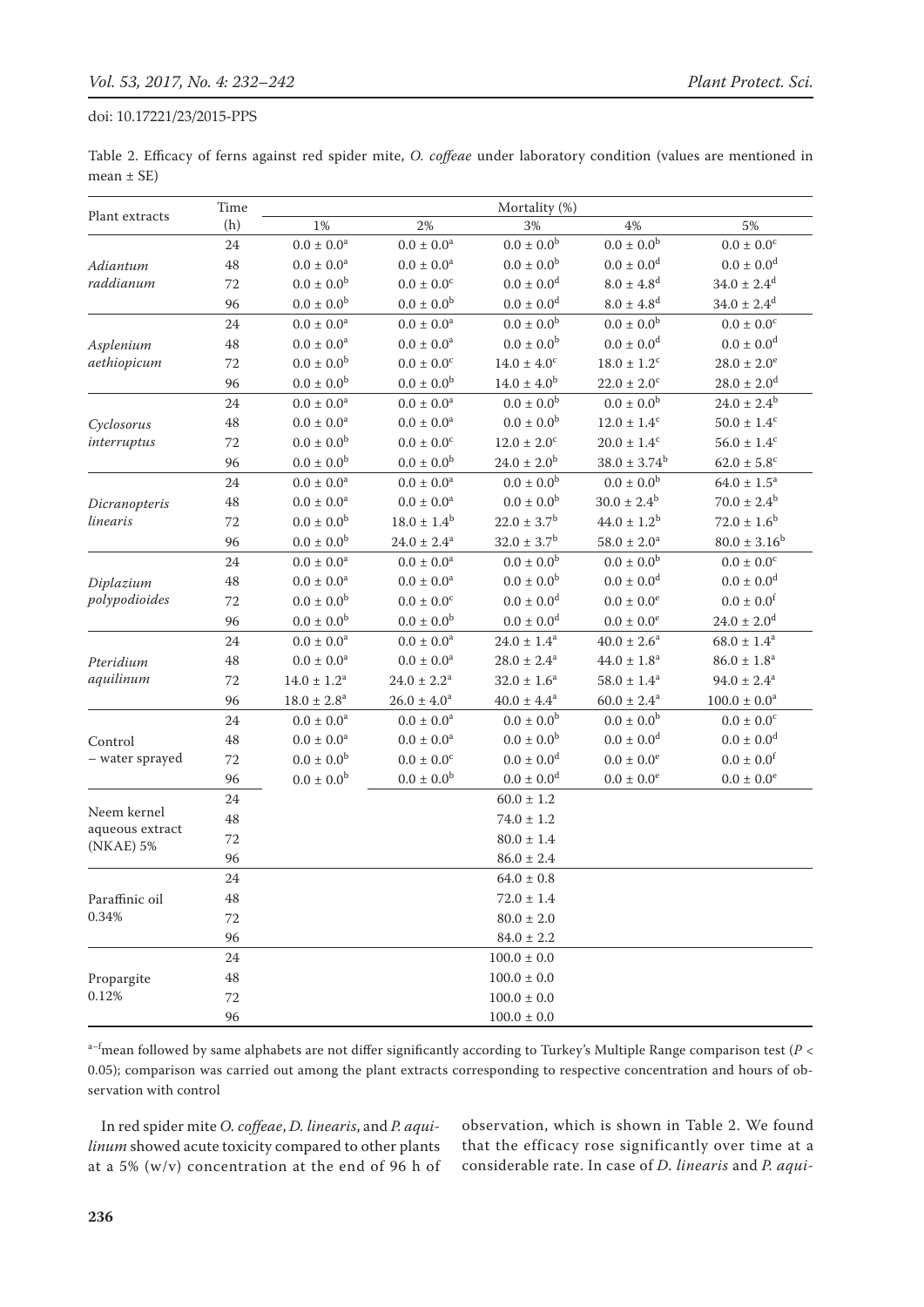|                            | Time           |                                                                                |                                                                     | Antifeedant index rate*                                                                |                                                                                              |                                                                            |
|----------------------------|----------------|--------------------------------------------------------------------------------|---------------------------------------------------------------------|----------------------------------------------------------------------------------------|----------------------------------------------------------------------------------------------|----------------------------------------------------------------------------|
| Plant extracts             | (h)            | 1%                                                                             | 2%                                                                  | 3%                                                                                     | 4%                                                                                           | 5%                                                                         |
| Adiantum<br>raddianum      | 24<br>48<br>72 | $-1.16 \pm 1.79$ <sup>a</sup><br>$-1.92 \pm 1.11$<br>$0.2 \pm 0.01$            | $3.57 \pm 1.86^a$<br>$1.88 \pm 0.7^a$<br>$0.7 \pm 0.1^a$            | $6.67 \pm 1.54^a$<br>$2.85 \pm 0.31$ <sup>a</sup><br>$1.0 \pm 0.0^a$                   | $10.15 \pm 1.78$ <sup>b</sup><br>$3.07 \pm 0.5^{\text{a}}$<br>$1.20 \pm 0.5^{\text{a}}$      | $16.42 \pm 1.09^b$<br>$5.15 \pm 1.66^b$<br>$1.2 \pm 0.82^b$                |
| Asplenium ae-<br>thiopicum | 24<br>48<br>72 | $-1.54 \pm 1.86^a$<br>$-1.07 \pm 0.56$ <sup>a</sup><br>$0.1 \pm 0.07^a$        | $0.14 \pm 2.59^{\rm a}$<br>$-0.37 \pm 0.6^a$<br>$-1.2 \pm 0.6^a$    | $8.98 \pm 1.46^a$<br>$3.27 \pm 1.7^a$<br>$0.5\pm0.2^{\rm a}$                           | $14.06 \pm 1.88$ <sup>ab</sup><br>$6.4 \pm 1.88$ <sup>a</sup><br>$2.0 \pm 0.26$ <sup>a</sup> | $18.59\pm2.92^{\rm b}$<br>$7.8 \pm 1.2^b$<br>$2.0 \pm 1.3^b$               |
| Cyclosorus<br>interruptus  | 24<br>48<br>72 | $5.14 \pm 3.87^{\rm a}$<br>$-0.54 \pm 1.4^a$<br>$-1.2.0 \pm 0.4$ <sup>a</sup>  | $1.6 \pm 1.52^a$<br>$0.9 \pm 0.57$ <sup>a</sup><br>$0.01 \pm 0.3^a$ | $12.92 \pm 1.24^a$<br>$5.13 \pm 0.2^a$<br>$1.0 \pm 0.05^a$                             | $17.49 \pm 1.85^{ab}$<br>$5.95 \pm 0.31^a$<br>$2.0 \pm 1.2^a$                                | $27.33 \pm 2.37$ <sup>ab</sup><br>$14.27 \pm 1.46^{ab}$<br>$2.0 \pm 1.7$ b |
| Dicranopteris<br>linearis  | 24<br>48<br>72 | $-2,32 \pm 1.36^a$<br>$-0.22 \pm 1.04^a$<br>$-0.1 \pm 0.0^a$                   | $5.16 \pm 1.89^a$<br>$2.31 \pm 0.8^a$<br>$0.2 \pm 0.01^a$           | $13.56 \pm 1.19^a$<br>$6.31 \pm 0.6^a$<br>$1.01 \pm 0.09^a$                            | $20.19 \pm 1.02^{ab}$<br>$8.85 \pm 1.9^a$<br>$2.7 \pm 1.2^a$                                 | $34.13 \pm 1.84^a$<br>$22.64 \pm 0.52^a$<br>$8.0 \pm 1.39^a$               |
| Diplazium<br>polypodioides | 24<br>48<br>72 | $0.76 \pm 1.57^{\rm a}$<br>$-0.98 \pm 0.2$ <sup>a</sup><br>$-1.2 \pm 0.4^a$    | $0.46 \pm 0.6^a$<br>$-0.6\pm0.2^{\rm a}$<br>$0.02 \pm 0.0^{\rm a}$  | $9.22 \pm 1.0^a$<br>$4.05 \pm 0.52^a$<br>$0.70 \pm 0.02^a$                             | $13.78 \pm 2.74$ <sup>ab</sup><br>$6.64 \pm 0.99^{\rm a}$<br>$0.09 \pm 0.01^a$               | $18.59 \pm 1.09^{\rm b}$<br>$7.62 \pm 0.41^b$<br>$1.07 \pm 0.09^{\rm b}$   |
| Pteridium<br>aquilinum     | 24<br>48<br>72 | $1.75 \pm 0.75^{\text{a}}$<br>$1.27 \pm 0.38$ <sup>a</sup><br>$0.8 \pm 0.12^a$ | $6.85 \pm 1.18^a$<br>$5.29 \pm 0.99^{\rm a}$<br>$1.4 \pm 0.2^a$     | $16.38 \pm 1.72^{\text{a}}$<br>$4.04 \pm 0.24$ <sup>a</sup><br>$1.02 \pm 0.09^{\rm a}$ | $25.57 \pm 2.22^a$<br>$12.04 \pm 1.6^a$<br>$2.08 \pm 1.2^a$                                  | $40.08 \pm 1.14^a$<br>$22.05 \pm 1.18^a$<br>$8.0 \pm 1.6^a$                |
| Quinalphos 0.22% at 24 h   |                |                                                                                |                                                                     | $76.34 \pm 1.07$                                                                       |                                                                                              |                                                                            |

Table 3. Antifeedant activity against tea mosquito bug, *Helopeltis theivora* under laboratory condition

\*antifeedant rate calculated based on the number of feeding punctures in leaf; values are mentioned in mean ± SE; mean followed by same alphabets are not differ significantly according to Turkey's Multiple comparison test (*P* < 0.05)

*linum* for 24 h from application, the efficacy was 64 and 68%, respectively, at a 5% concentration, i.e. similar to the standards NKAE and paraffinic oil. The synthetic sulphite ester formulation Omite (propargite 0.57 g a.i./ml) showed 100% mortality at 24 h of observation. But on continuous observation (96 h) the efficacy for the two extracts was raised to maximum mortality of 100% in *P. aquilinum* and slightly lower to 80% in *D. linearis.* While the chronic toxicity of *C. interruptus* rose significantly from 24% (24 h) to 62% (96 h) at an increased exposure of the toxicant.

The insecticidal activity of the aqueous extracts of ferns was not reflected against *H. theivora* in the laboratory. The tea mosquito bug showed 100% survival rate against all the extracts evaluated and showed no mortality even upto 72 h of laboratory observation. They showed lower feeding activity to the extracts for 24 h (Table 3) and the punctures caused by them were comparatively less numerous than on water sprayed leaves. But they increased their feeding activity in consequent hours of observation. While the standard treatment Ekalux 0.22% showed 100% mortality after 24 hours.

As a preliminary study on their chemical constituents the ferns were also screened qualitatively for

their phytochemical properties which were found to be varied in saponins, tannins, and phenols (Table 4). The presence of major compounds such as alkaloids and saponins was varied among the plants causing acaricidal property. The extracts of *D. linearis*, *P. aquilinum*, and *C. interruptus* showed the increased intensity of saponins by forming dense froth compared to other plants in the qualitative test.

Based on the acaricidal action observed in a laboratory study, the field evaluation of *D. linearis* and *P. aquilinum* extracts under natural mite infestation caused a significant reduction in the mite population on par with NKAE and paraffinic oil (Table 5) and brought down the mite infestation level below ETL after the first

Table 4. Photochemical screening of aqueous fern extracts

| Plants                  |           |        |        | Tannins Phenols Alkaloids Saponins |
|-------------------------|-----------|--------|--------|------------------------------------|
| Adiantum raddianum      | $\pm$     | $\pm$  |        |                                    |
| Asplenium aethiopicum   | $\pm$     | $^{+}$ |        |                                    |
| Cyclosorus interruptus  | $\pm$     | $\pm$  | $^{+}$ | $^{+++}$                           |
| Dicranopteris linearis  | $^{+}$    | $^{+}$ | $^{+}$ | $+++$                              |
| Diplazium polypodioides | $\ddot{}$ | $\pm$  | $^{+}$ | $^{+}$                             |
| Pteridium aquilinum     | $^{+}$    | $^{+}$ |        | $++++$                             |

+ presence; +++ high intensity froth formation; – absence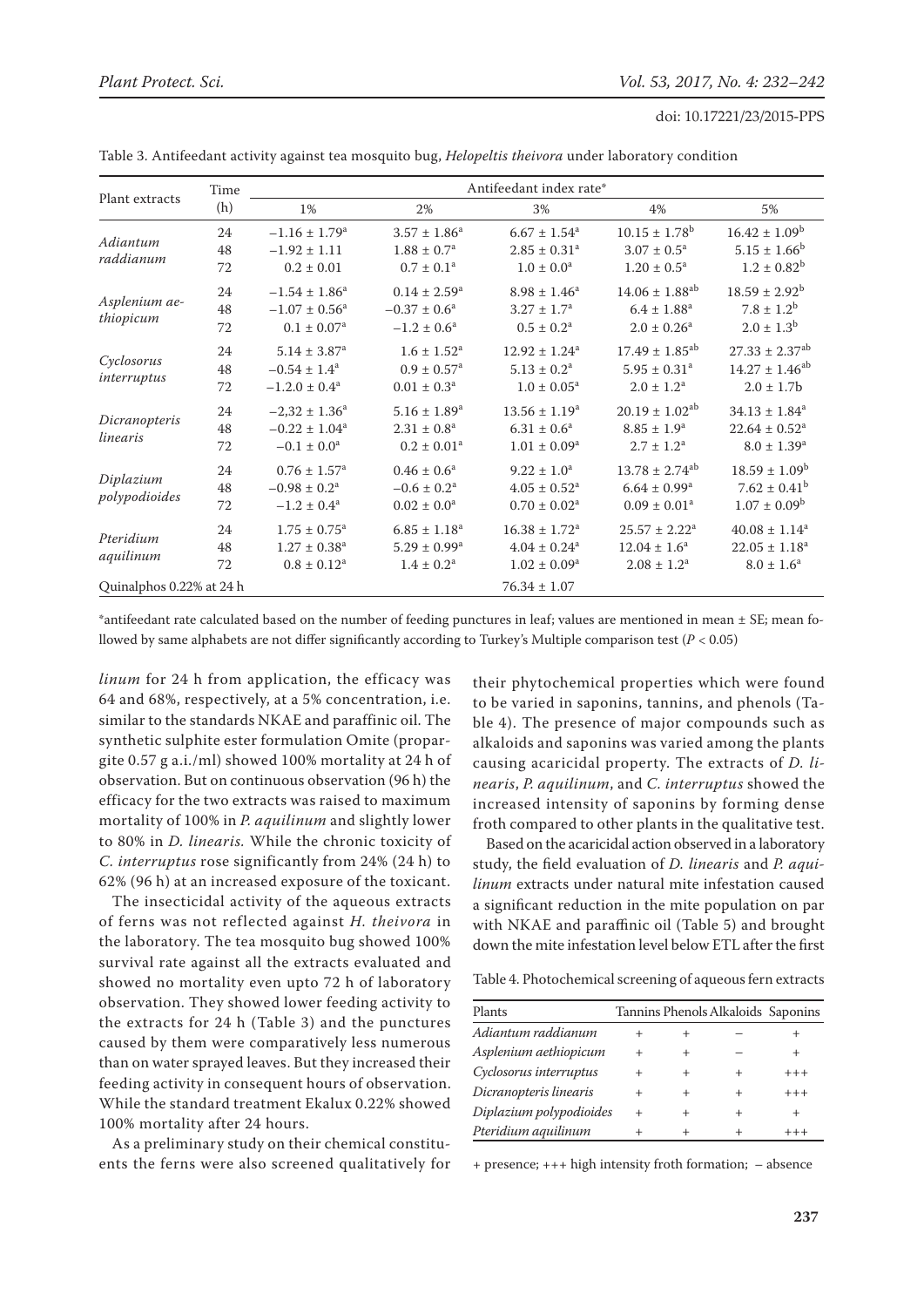| ۱<br>j              |
|---------------------|
|                     |
| ś                   |
|                     |
|                     |
|                     |
| i                   |
|                     |
|                     |
|                     |
|                     |
|                     |
|                     |
|                     |
|                     |
|                     |
|                     |
|                     |
|                     |
|                     |
|                     |
|                     |
|                     |
|                     |
|                     |
| j                   |
|                     |
| í                   |
|                     |
|                     |
|                     |
|                     |
| ן<br>י              |
| . CE face<br>ן<br>כ |
|                     |
| l                   |
|                     |
| $\sum_{i=1}^{n}$    |
|                     |
|                     |
|                     |
|                     |
|                     |
| ì                   |
|                     |
|                     |
|                     |
|                     |
|                     |
|                     |
|                     |
| j                   |
|                     |
|                     |
|                     |
|                     |
|                     |
|                     |
|                     |
|                     |
|                     |
|                     |
| ₹<br>ï              |
|                     |
|                     |
|                     |
|                     |
|                     |
|                     |
|                     |
| $\frac{1}{2}$       |
|                     |
| <b>.</b><br>.       |
|                     |
|                     |
|                     |
|                     |
| l                   |
| į                   |
|                     |
|                     |
|                     |
|                     |
|                     |
| ì                   |
|                     |
|                     |
|                     |
| ļ                   |
|                     |
|                     |
|                     |
|                     |
|                     |
|                     |
|                     |
|                     |
|                     |
| i<br>.              |
|                     |
|                     |
|                     |
|                     |
|                     |
| Ş                   |
|                     |
| į                   |
|                     |
|                     |
|                     |
|                     |
|                     |
|                     |
|                     |
| I                   |
|                     |
|                     |
|                     |
| 1                   |
|                     |
|                     |
| Table<br>F          |

|                                                 | Pretreat-                    |                                              |                  | After I spray                           |                 |                                        | After II spray   |                                |                  |
|-------------------------------------------------|------------------------------|----------------------------------------------|------------------|-----------------------------------------|-----------------|----------------------------------------|------------------|--------------------------------|------------------|
| Treatments                                      | ment <sup>*</sup>            | I weel                                       |                  | II week*                                | Ε               | III week*                              | Έ                | IV week*                       | Ë                |
| Dicranopteris linearis 5%                       | $6.87 \pm 0.24$ <sup>a</sup> | $16^{bc}$<br>$4.60 \pm 0.$<br>(39.76         | $-0.06 \pm 0.00$ | $6.21 \pm 0.18^{b}$<br>(14.92)          | $-0.01 \pm 0.0$ | $2.93 \pm 0.45^{\circ}$<br>(52.03)     | $-0.11 \pm 0.02$ | $4.89 \pm 0.38^{b}$<br>(11.85) | $-0.02 \pm 0.01$ |
| Pteridium aquilinum 5%                          | $6.09 \pm 0.25$ <sup>a</sup> | .26 <sup>b</sup><br>$4.83 \pm 0.$<br>(28.64) | $-0.03 \pm 0.01$ | $6.08 \pm 0.33^{b}$<br>(6.037)          | $0.0 \pm 0.0$   | $2.59 \pm 0.11$ bc<br>(56.69)          | $-0.12 \pm 0.01$ | $4.83 \pm 0.7^{b}$<br>(12.93)  | $-0.02 \pm 0.0$  |
| Neem kernel aqueous extract<br>5% (recom. dose) | $7.05 \pm 0.33$ <sup>a</sup> | $.20^{bc}$<br>$4.43 \pm 0.$<br>(49.99)       | $-0.07 \pm 0.01$ | $5.57 \pm 0.11^c$<br>(31.72)            | $-0.02 \pm 0.0$ | $2.08 \pm 0.24^{\text{cd}}$<br>(64.39) | $-0.14 \pm 0.02$ | $3.85 \pm 0.24^c$<br>(24.58)   | $-0.03 \pm 0.01$ |
| Paraffinic oil 0.34%<br>(recom. dose)           | $6.39 \pm 0.30^a$            | 28 <sup>c</sup><br>$2.16 \pm 0.$<br>(69.59)  | $-0.16 \pm 0.02$ | $3.8 \pm 0.15^{d}$<br>(44.03)           | $-0.04 \pm 0.0$ | $1.15 \pm 0.17^d$<br>(69.23)           | $-0.17 \pm 0.02$ | $2.56 \pm 0.12^d$<br>(69.0)    | $-0.03 \pm 0.0$  |
| Propargite 0.12%<br>(recom. dose)               | $6.64 \pm 0.36^{a}$          | $0.71 \pm 0.18$ <sup>d</sup><br>(90.38)      | $-0.33 \pm 0.03$ | $1.19 \pm 0.31$ <sup>e</sup><br>(83.13) | $-0.13 \pm 0.0$ | $0.11 \pm 0.02^d$<br>(90.6)            | $-0.34 \pm 0.01$ | $0.35 \pm 0.09^e$<br>(67.08)   | $-0.09 \pm 0.02$ |
| Control                                         | $6.19 \pm 0.29$              | $6.88 \pm 0.24$ <sup>a</sup>                 | $0.02 \pm 0.01$  | $7.31 \pm 0.25$ <sup>a</sup>            | $0.01 \pm 0.01$ | $7.19 \pm 0.10^a$                      | $0.0 \pm 0.0$    | $6.53 \pm 0.39$ <sup>a</sup>   | $-0.01 \pm 0.0$  |

(1955); a–emean followed by same alphabets in superscript are not differ significantly according to Turkey's Multiple Comparison test (*P* < 0.05)

1955); <sup>a-e</sup>mean followed by same alphabets in superscript are not differ significantly according to Turkey's Multiple Comparison test (P < 0.05)

spraying. They did not cause any phytotoxic symptoms by causing any injury on leaf surface, leaf tips, wilting, necrosis, vein clearing, epinasty, and hyponasty. After two continuous applications of extracts at a weekly interval, the mite population was reduced to 50% when compared with the unsprayed control. The bioefficacy increased by 20–30% after two sprays of plant extract.

# **Discussion**

Among various control measures to bring down the population of mites in a tea field 90% is achieved through chemicals only. In an organic tea field the spraying of inorganic acaricides (lime sulphur and paraffinic oil) and botanical extract (NKAE) is recommended to avoid a major economic loss. Availability of few chemicals and botanicals for recommendation in organic fields causes negative consequences on non-target organisms and also involves development of resistance against them. It can be largely eliminated by search for new botanicals with a potential for the development of botanical acaricides in tea fields (Pavela 2015). The ferns *P. aquilinum* and *D. linearis* dominate with 70% among various ferns in tea fields of Valparai. In our present study, the bioefficacy of aqueous extracts of ferns on their acaricidal and insecticidal property was clearly proved for the first time against *O. coffeae.* In earlier studies on using botanicals against RSM, Roobakkumar *et al.* (2010) observed 100% mortality at 96 h after the spray of Pongam oil at a 5% concentration; the aqueous leaf extracts of *Morinda tinctoria* (Roxb) and *Pongamia glabra* (Vent) (Vasanthakumar *et al.* 2013) and dry pericarp of the fruits of *Terminalia chebula* (Roy *et al.* 2014) caused ovipositional deterrence and 100% adult mortality at a similar concentration. The acaricidal effect of ferns observed in the present study was similar to those reports. The extracts of *D. linearis* and *P. aquilinum* cause 20–100 times higher acaricidal property compared to insecticidal property. The toxicity increases with an increase in time. The exposure of the pest to the treated plant for a long period may then enhance its biological efficacy because some plant constituents may exhibit chronic toxicity (Pavela 2015). Apart from causing adult mortality, they also exhibit antifeedant activity in insects at a minimal level. The ferns would constitute a better resourceful weed in organic tea gardens where there is lacuna in alternative strategies to chemicals. Due to the cost and

## doi: 10.17221/23/2015-PPS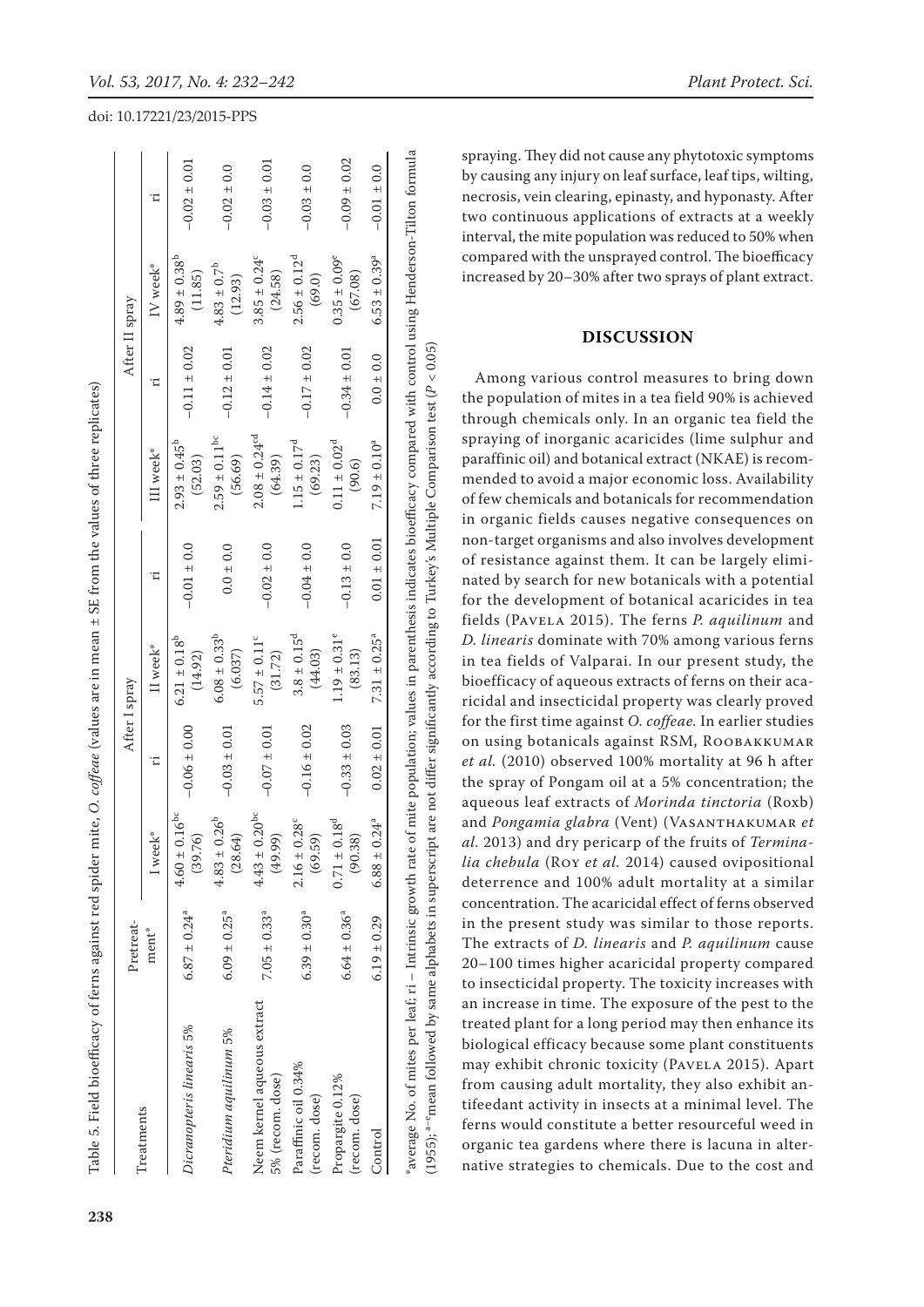availability of neem kernels the locally available plants can substitute for one or two rounds of the mite control programme.

The relative toxicity of ferns against mites and insects might be attributed to the difference in anatomy and sclerotisation of two different taxa, detoxification mechanism in which the tea mosquito bug was reported earlier on the presence of detoxifying enzymes in their saliva. They form the first resisting barrier against any xenobiotics. Among many angiosperms evaluated against *H. theivora* in the course of time, only few were reported to cause antifeedant property. DOLUL and DEBNATH (2010) observed a good antifeedant effect from the methanolic extracts of *Heliotropium indicum*  flowers; the aqueous extracts of *Acorus calamus* caused a less than 50% reduction in their field infestation (Prabhakaran & Radhakrishnan 2014).

Most of the botanicals showed good contact and fumigant toxicity against biting and aquatic insects. Even in lepidopteran pests of tea the oils of *Ocimum basilicum*, *Rosmarinus officinalis*, *Cinnamomum zeylanicum*, *Cuminum cyminum*, and *Pelargonium graveolens* displayed strongest repellency against the male and female adults of *Ectropis obliqua* (Zhengqun *et al.* 2014). In some other insect species such as house fly *Musca domestica* adults and mosquito *Aedes albopictus* the methanol extracts of five fern species, *Cupressus funebris* (leaves and stems), *Cycas acuminatissima* (roots), *Keteleeria fortunei* (leaves and stems), *Onychium japonicum* (whole plant), and *Pinus taiwanensis* var. *Daming shanensis* (leaves and stems) showed more than 50% mortality under laboratory conditions (Huang *et al.* 2010). Moreover, *H. theivora* is a solitary, winged insect and feeds on the leaves by sucking with its well-adapted rostrum rather than the colonial and apterous form of mites that feeds by scrapping and sucking. The mites have a sufficient chance to get contact with sprayed extracts. The synthetic chemicals widely recommended to control tea mosquito are of stomach poison and systemic action in nature. The fern extracts have failed in that property and are not able to cause adult mortality in *H. theivora* which would make the field evaluation as eccentric.

Even though the efficacy observed in ferns was comparable with standard chemicals in both red spider mite and tea mosquito bug, their acute toxicity was comparable with NKAE and paraffinic oil. The former create an oily coating on the leaf and control the mite population by disrupting the respiratory mechanism and the latter cause disruption in moulting and ovi-

position of the mite. It also suggests that propargite showed far more superior to aqueous extracts and its potential effect is known in controlling the pest population by its contact toxicity. The selection of these standards is due to their widespread usage in south Indian tea plantations. Moreover, using the same positive control facilitates the comparison of the data and evaluation of the potential of new products (Isman & Grieneisen 2014; Zanardi *et al.* 2015).

The plant extracts/bioproducts exhibit reduced bioefficacy under field conditions, which was not similar to the laboratory assay. It happens due to the photodegradation of active compounds by visible or UV or IR rays from sunlight or any other agroclimatic conditions. The findings are coherent with Sarmah *et al.* (2009), who observed 40% lower efficacy in field than *in vitro* study against *O. coffeae* on spraying the aqueous extracts of *Acorus calamus* (L.), *Xanthium strumarium* (L.), *Polygonum hydropiper* (L.), and *Clerodendron infortunatum*  (Gaertn)*.* A similar response was observed against various mite species under *in vivo* conditions (Hosamani *et al.* 2007; Anita 2010; Hossain *et al.* 2013; Qayyoum *et al.* 2013; Tehri & Gulati 2014). The above-mentioned factors corroborate the low persistence of fern extracts in our study. Even though the bracken fern *P. aquilinum* proved its carcinogenic compound ptaquiloside (Gomes *et al.* 2011), it is used in traditional medicine in many countries of the world for its substantial antibacterial, antifungal, antiviral, and cytotoxic properties (Wink 2015); it was also evaluated for its insecticidal activity by various authors. Jbilou *et al.* (2008) reported 66% mortality in *Tribolium castaneum* caused by P. aquilinum. SAHAYARAJ and SELVARAJ (2013) observed the field efficacy of three fern extracts in the order *Pteridium aquilinum* > *H. arifolia* > *C. parasitica* against *Helicoverpa arrnigera* (Hubner) and *Spodoptera litura* (Fab.) infesting groundnut. Moreover, the DNA damage caused by *P. aquilinum* was proved at a higher concentration of 40 mg/ml in rats (Gomes *et al.* 2011); while the concentration evaluated in our study was at a lower level. On comparing with standard treatments, *D. linearis* and *P. aquilinum* require continuous application at a seven-day interval for better control. This property will help to avoid any residues during harvest or in made tea and can be utilised with a reduced safe harvest interval. It also reduces the possibility of resistance evolution in arthropods (Georghiou & Taylor 1977) and reduces any harmful effect on naturally available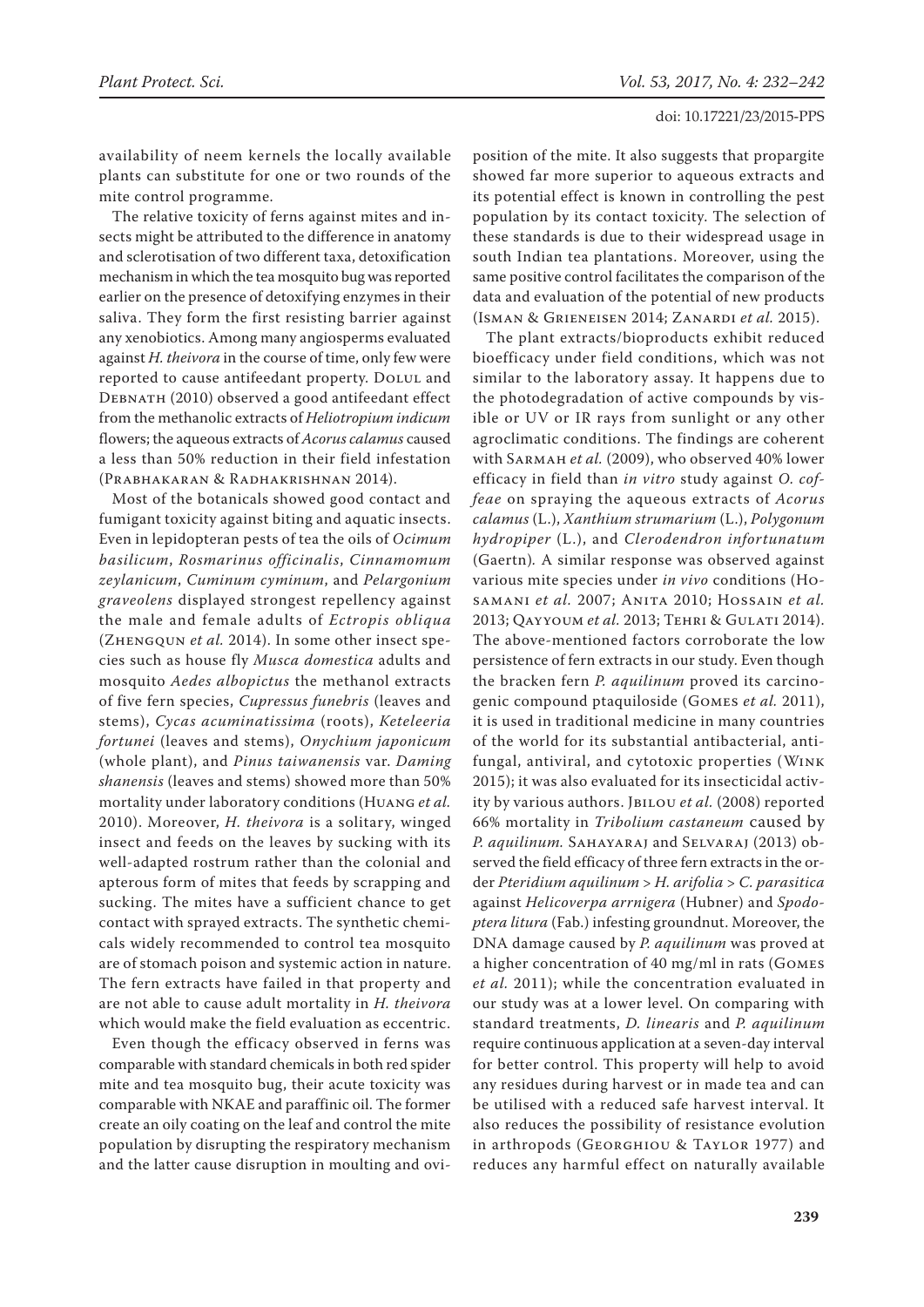predators in the field due to their short action period, which helps to build up ecological equilibrium in the agroecosystem (ZANARDI et al. 2015).

Screening of major phytochemicals in the aqueous extracts of ferns showed the presence of saponins that varied among them and which were higher in intensity in *D. linearis* and *P. aquilinum*. It indicates that the mortality of *O. coffeae* was due to the sensitivity of mites to saponins. The group of heteroside compounds exhibits steroidal structure and possesses a defensive role (Аррецваим 1969) and is able to interrupt larval development (Ishaaya *et al.* 1969). They inhibit digestive proteases by easily dissolving in water and form a foaming solution by their tension activity (CHAIEB 2010). The sensitivity of RSM to ferns was higher than that of tea mosquito bug. It was proved by OLESZEK *et al*. (1999), who observed a reduction in the survival rate of *Tetranychus urticae* mite by 85% on the spray of aqueous solution of lucerne saponins 0.1–0.2%. The saponins of lucerne also caused mortalities on eggs of *T. urticae.* The most commonly observed effects of saponins are increased mortality, lowered food intake, weight reduction, retardation in development, and decreased reproduction (DE GEYTER et al. 2007). They have the ability to dehydrate the insect tissues in gut, which was reflected in the antifeeding property of *H. theivora*. Even though saponins were represented in *C. interruptus* during the qualitative test, they caused lower mortality than *D. linearis*  and *P. aquilinum*. Thus it indicates that some other metabolites or difference in the chemical nature of saponins among ferns might be responsible for its acute and chronic toxicity.

The ferns used in this study were reported for their various medicinal properties such as respiratory problems, hair growth, vermicide, rheumatism, gynaecology, etc. and also as a source of phytoecdysteroids. These phytoecdysteroids provide them the defensive nature to insect attack by disrupting their moulting (Galbraith & Horn 1966). Ainge and Lorimer (2002) isolated the alkaloid huperzine A from *Lycopodium varium* as a major antifeedant and insecticidal component and showed mortality in carpet beetle, *Anthrenocerus australis* at 110 ppm. Many insecticidal lectins have been isolated from ferns. The enzyme thiaminase derived from ferns and moss has been demonstrated for insect resistance activity. Thiaminase exhibited deterrence in feeding on sprayed plants against southern armyworm *Nephrolepis exaltata* (HENDRIX 1977). The crude protein extracts of several ferns and mosses caused 70–100%

mortality of *Spodoptera frugiperda* and *Helicoverpa zea* (Markham *et al.* 2006). Many insect resistant secondary metabolites such as ferulic acid, hydrolysable tannins, terpenes, and alkaloids (SCHAUFELberger & Hostettmann 1983; Asakawa 1990) and ecdysones (JONES & FIRN 1978; LAFONT & HORN 1989) were reported in them. These properties of the ferns *D. linearis* and *P. aquilinum* have constituted them to cause acaricidal property, which would be the first report against *O. coffeae.* The adult mortality is due to interference with ecdysteroid metabolism and inhibition of ecdysis triggering hormones (ETH) (Hincapie *et al.* 2011) and by their intrinsic chemical constituents. These variations in metabolites of *P. aquilinium, D. linearis*, and *C. interruptus* caused considerable acute toxicity in *O. coffeae.*

# **Conclusion**

In view of agronomic efficiency in the tea plantation pest and weed control there are two major constraints. In mitigating these, weeds can be used for the pest and disease control to some extent. The present study clearly states that the species such as *D. linearis* and *P. aquilinum* possess acaricidal and insect repellent activity when applied at a concentration of 5%. Emphasis can be laid on utilising these extracts for further studies in exploring their chemical compounds for the development of new botanical acaricides. This would offer safe and effective alternative strategies to synthetic chemicals for the pest control programme in organic tea fields. On utilising these plants, recycling of weeds would achieve for the small farm holders having limited resources for pest management. Such knowledge throws light on using weeds as botanical insecticides by conserving the pesticide load in tea fields and utilising naturally available resources.

Acknowledgements. The authors thank Dr. V. IRUDA-YARAJ for support in the identification of ferns.

#### **References**

- Abbott W.S. (1925): A method of computing the effectiveness of an insecticide. Journal of Economic Entomology, 18: 265–267.
- Ainge D., Lorimer S.D. (2002): Insecticidal activity of Huperzine A from the New Zealand clubmoss, *Lycopodium varium*. Journal of Agricultural and Food Chemistry, 50: 491–494.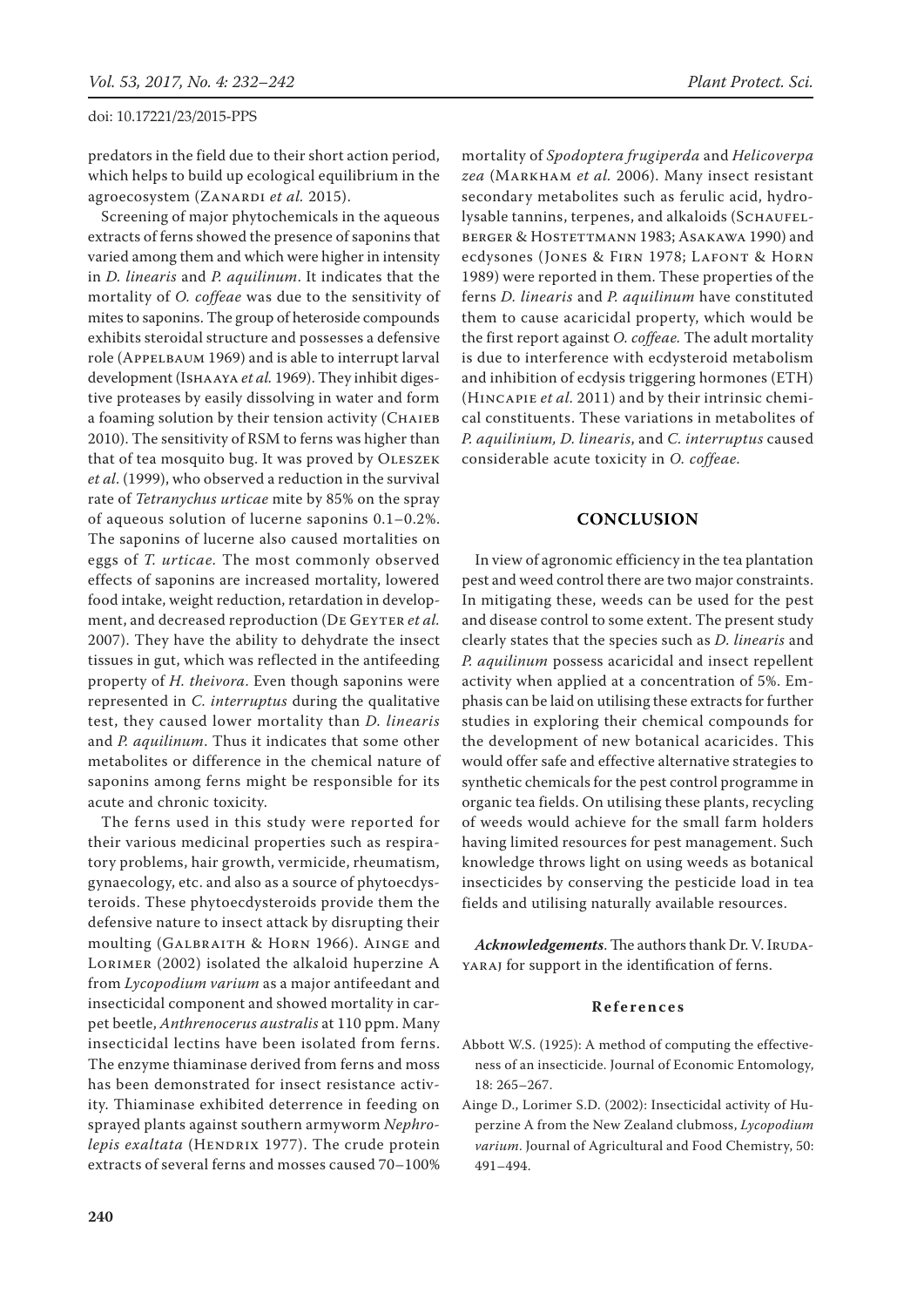- Amer A., Mehlhorn H. (2006): Larvicidal effects of various essential oils against *Aedes*, *Anopheles*, and *Culex* larvae (Diptera, Culicidae). Parasitology Research, 99: 466–472.
- Anita M. (2010): Feeding potential of *Tyrophagus putrescentiae* Schrank (Acari: Acaridae) and its management. [M.Sc.Thesis.] Hisar, CCSHAU.
- Appelbaum S.W., Marco S., Birk Y. (1969): Saponins as possible factor of resistance of legume seeds to the attack of insects. Journal of Agricultural and Food Chemistry, 17: 618–622.
- Asakawa Y. (1990): Biologically active substances from bryophytes. In: Chopra R., Satish B. (eds): Bryophyte Development: Physiology and Biochemisrty. Boston, London, CRC: 259–287.
- Chaieb I. (2010): Saponins as insecticides: a review. Tunisian Journal of Plant Protection, 5: 39–50.
- Chen Z.M., Chen X.F. (1989): An analysis of world tea pest fauna. Journal of Tea Science, 9: 73–88.
- Cooper-Driver G.A. (1978): Insect-fern associations. Entomologia Experimentalis et Applicata, 24: 310–316.
- De Geyter E., Geelen D., Smagghe G. (2007): First results on the insecticidal action of saponins. Communications in Agricultural and Applied Biological Sciences, 72: 645–648.
- Dolul A.K., Debnath M. (2010): Antifeedant activity of plant extracts to an insect *Helopeltis theivora*. Journal of Environment Biology, 31: 557–559.
- Ebeling W., Pence R.J. (1953): Pesticide formulation, influence of formulation on effectiveness. Journal of Agricultural and Food Chemistry, 1: 386–397.
- Galbraith M.N., Horn D.H.S. (1966): An insect-moulting hormone from a plant. Chemical Communications, 905–906.
- Georghiou G.P., Taylor C.F. (1977): Operational influences in the evolution of insecticide resistance. Journal of Economic Entomology, 70: 653–658.
- Gomes J., Magalhaes A., Michel V., Amado I., Aranha P., Ovesen R.G., Hansen H.C., Gärtner F., Reis C.A., Touati E. (2011): *Pteridium aquilinum* and its ptaquiloside toxin induce DNA damage response in gastric epithelial cells, a link with gastric carcinogenesis. Toxicological Sciences, 126: 60–71.
- Harborne J.B. (1973): Phytochemical Methods. London, Chapman and Hall Ltd.
- Hazarika L.K., Bhuyan N.C., Hazarika B.N. (2009): Insect pests of tea and their management. Annual Review of Entomology, 54: 267–284.
- Hendrix S.D. (1977): The resistance of *Pteridium aquilinum* (L.) Kuhn to insect attack by *Trichoplusia ni* (Hübn.). Oecologia, 26: 347–361.
- Henderson C.F., Tilton W. (1955): Tests with Acaricides against the brown wheat mite. Journal of Economic Entomology, 48: 157–161.
- Hincapie C.A., Monsalve Z., Parada K., Lamilla C., Alarcon J., Cespedes C.L., Seigler D. (2011): Insect growth regulatory activity of *Blechnum chilense***.** Natural Product Communications, 6: 1085–1088.
- Hossain M.D., Yasmin S., Latif M.A., Akhter N. (2013): Effect of neem (*Azadirachta indica*) and other plant extracts on yellow mite of jute. International Journal of Bio-resource and Stress Management, 4: 412–417.
- Hosamani R.K., Gulati R., Sharma S.K., Kumar R. (2007): Efficacy of some botanicals against *Tropilaelaps clareae* in *Apis mellifera* L. colonies. Systematic and Applied Acarology, 12: 99–108.
- Hunag S., Zhang Z., Li Y., Lai Y., Xu H. (2010): Anti-insect activity of the methanol extracts of fern and gymnosperm. Agricultural Sciences in China, 9: 249–256.
- Ishaaya I., Birk Y., Bondi A., Tencer Y. (1969): Soybean saponins IX. Studies of their effect on birds, mammals and cold blooded organisms. Journal of the Science of Food and Agriculture, 20: 433–436.
- Isman M.B. (2000): Plant essential oils for pest and disease management. Crop Protection, 19: 603–608.
- Isman M.B., Koul O., Luczynski A., Kaminski A. (1990): Insecticidal and antifeedant bioactivities of neem oils and their relationship to azadirachtin content. Journal of Agricultural and Food Chemistry, 38**:** 1406–1411.
- Isman M.B., Grieneisen M.L. (2014): Botanical insecticide research: many publications, limited useful data. Trends in Plant Science, 19: 140–145.
- Jeppson L.R., Keifer H.H., Baker E.W. (1975): Mites Injurious to Economic Plants. Berkeley, University of California Press.
- Jbilou R., Amri H., Bouayad N., Ghailani N., Ennabili, A., Sayah F. (2008): Insecticidal effects of extracts of seven plant species on larval development, α-amylase activity and offspring production of *Tribolium castaneum* (Herbst) (Insecta: Coleoptera: Tenebrionidae). Bioresource Technology, 99: 959–964.
- Jones C.G., Firn R.D. (1978): The role of phytoecdysteroids in Bracken fern, *Pteridium aquilinum* (L.) KUHN as a defense against phytophagous insect attack. Journal of Chemical Ecology, 4: 117–138.
- Kubo I., Klocke J.A., Asano S. (1983): Effects of ingested phytoecdysteroids on the growth and development of two lepidopterous larvae. Journal of Insect Physiology, 29: 307–311, 313–316.
- Lafont R., Horn D.H.S. (1989): Phytoecdysteroids: structure and occurrence. In: Koolman J. (ed.): Ecdysone: from Chemistry to Mode of Action. Stuttgart, Thieme: 39–64.